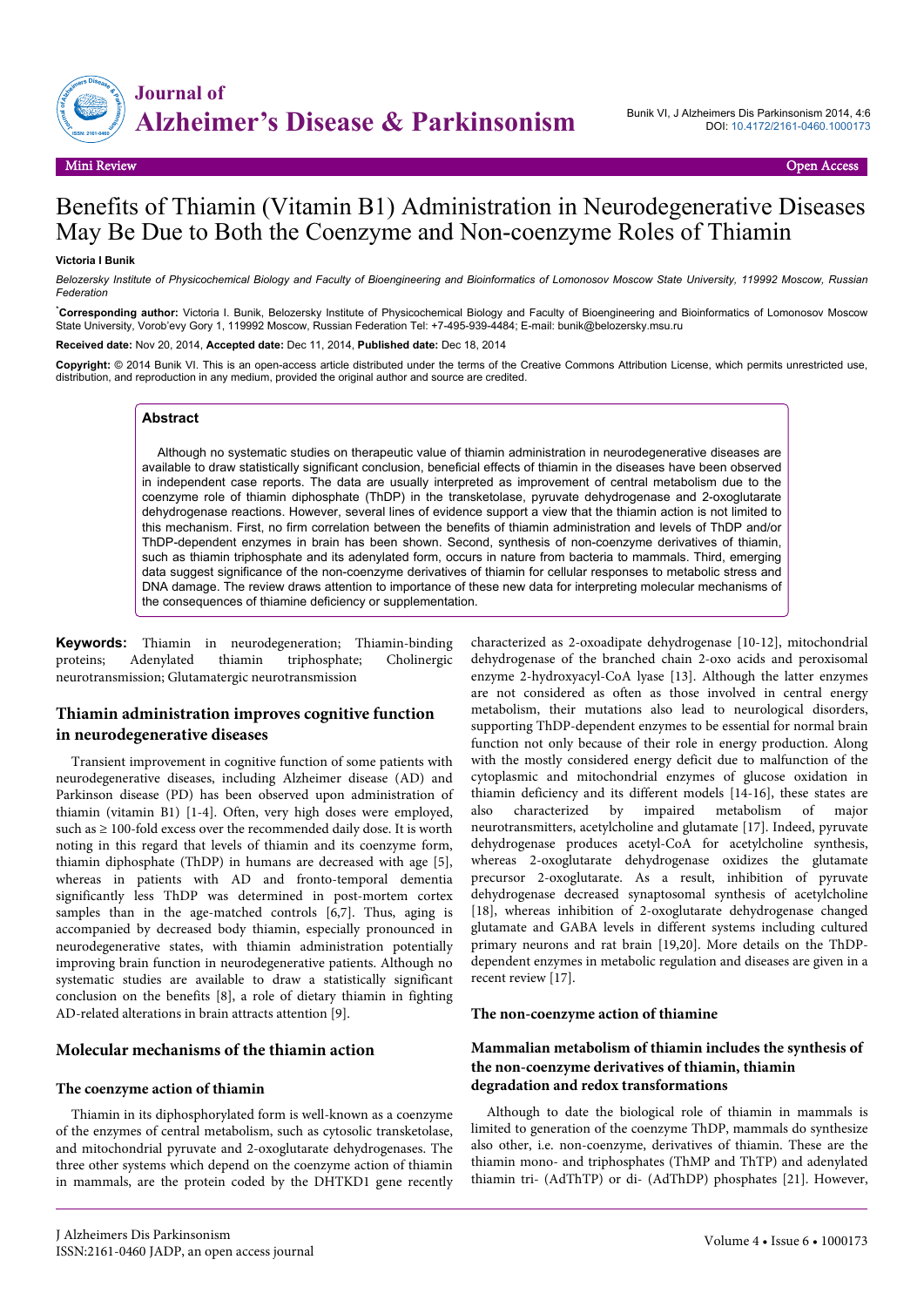neither the synthesizing enzymes, nor molecular mechanisms or protein targets of their action are well-defined at molecular level. While ThMP is usually considered just as the hydrolysis product of ThDP, specific biological role of ThMP in mammals may be linked to the ThMP transport in blood plasma and penetration through the blood brain barrier [22]. Importance of this role of ThMP is supported by the energy-dependent synthesis of ThMP from thiamin in erythrocytes [23]. The data are accumulating that ThTP and its adenylated derivative may be involved in stress signaling and/or tissue-specific metabolic conditions. In particular, ThTP and AdThTP were shown to accumulate in bacterial system under stress conditions, such as carbon and amino acid starvation, supposedly acting as alarmones [24-26]. On the other hand, some animal tissues are known to possess high levels of ThTP under normal conditions [5,21]. Structural analysis of the only identified enzyme which metabolizes the non-coenzyme derivatives of thiamin, thiamin triphosphatase, indicated that it belongs to the enzyme family including the protein members which generate or hydrolyze the second messangers cAMP or tripolyphosphates [27]. Regulatory significance of these reactions is in line with similar functions of the non-coenzyme derivatives of thiamin.

Medical usage of the high doses of thiamin must also take into account that rapid degradation of thiamin resulting in 4-methyl-5-(2 hydroxyethyl)-thiazole or 4-methylthiazole-5-acetic acid, occurs after the thiamin injection in mammals [28]. The degradation products were determined in different mammalian tissues including brain, and also in germfree rats. The studies support the view that thiamin degradation, usually ascribed to intestinal microflora, is catalysed by mammalian enzymes as well. Mammalian systems also contain products of the thiamine oxidation, such as thiamin disulfide and thiochrome, which are easily oxidized in the presence of reactive oxygen and nitrogen species. In view of the antioxidant properties of thiamin in the presence of nitric oxide and peroxides, and high pharmacological efficiency of the synthetic thiamin open-ring forms with the hydrophobically modified thiol, such as benfotiamin or disulfides sulbuthiamin and fursulthiamin [21], regulatory significance of naturally occurring oxidized thiamin derivatives cannot be excluded [29].

Thus, improved brain function upon high-dose thiamin administration may rely not only on its role as a coenzyme in central metabolism, but also on the non-coenzyme binding of thiamin and its derivatives, including the products of degradation and redox modifications, to protein targets. Although some of these proteins have been recently identified, potential biological significance of the interactions has not received much attention. As a result, the protein targets binding thiamin and derivatives in a non-coenzyme mode remain largely unknown.

# **The thiamin-dependent regulation of phosphorylation of synaptic proteins involved in cholinergic neurotransmission**

It has long been known that co-release of thiamin with acetylcholine occurs upon cholinergic neurotransmission, facilitating signal transduction [30-32]. This phenomenon should result in cyclic changes of the intracellular thiamin concentration upon the neurotransmission, which may be of regulatory significance by coupling neurotransmission to metabolism through both the coenzyme and non-coenzyme action of thiamin. Indeed, at physiologically relevant concentrations of 1-10 µM, thiamin addition to synaptosomes decreased synthesis of acetylcholine [18]. The

#### decrease occurred concomitant with increased phosphorylation of pyruvate dehydrogenase, which leads to the enzyme inactivation causing decreased production of acetylcholine precursor acetyl-CoA. The inhibitory action of thiamin on the acetylcholine synthesis is in contrast to the expected coenzyme action of thiamin. That is, increased synthesis of the coenzyme ThDP from added thiamin should activate pyruvate dehydrogenase, increasing synthesis of acetylcholine due to activated production of its precursor acetyl-CoA. Thus, the experiment clearly indicates the regulation of acetylcholine synthesis through non-coenzyme action of synaptosomal thiamin on the pyruvate dehydrogenase phosphorylation. In independent experimental system, the non-coenzyme derivative of thiamin, ThTP, was shown to phosphorylate rapsyn [33], which is the acetylcholine receptor-scaffolding protein supporting synapse integrity [34]. Thus, the non-coenzyme action of thiamin in cholinergic neurotransmission is supported by the thiamin release into synaptic cleft and thiamindependent phosphorylation of metabolic and regulatory proteins involved. It may be suggested that changes in the intracellular thiamin concentration upon the thiamin co-release at cholinergic synapses may be associated with the changes of not only ThDP, but also ThTP and/or other non-coenzyme derivatives of thiamine, whose regulatory action facilitates neurotransmission.

# **Mammalian proteins beyond the known ThDP-dependent enzymes and thiamin transporters, which interact with thiamin and its derivatives**

Several membrane proteins involved in neurotransmission, including the thiamin-binding protein with ThTPase activity [35],

Na<sup>+</sup>, K<sup>+</sup>-ATPase and ion channels were supposed to interact with thiamin, its natural derivatives or structural analogs [36,21], although the data based on functional studies and/or binding to only partially purified proteins were inconsistent. Nevertheless, it is worth noting that Na<sup>+</sup>, K<sup>+</sup>-ATPase was inhibited by the thiamin analog widely used to create animal models of thiamin deficiency, pyrithiamin [37]. The thiamin interaction with the protein-bound radical species produced by hemoglobin and myoglobin [29] implies the thiamin binding site on these proteins. Cytosolic adenylate kinase was shown to catalyze synthesis of ThTP from ThDP in vitro [38], with the correlation between the levels of adenylate kinase 1 and ThTP observed in tissue possessing high ThTP level [39]. In other systems, however, adenylate kinase 1 did not seem to be involved in the physiologically relevant ThTP synthesis [40,25]. Nevertheless, in view of the in vitro data on the ThTP synthesis in the adenylate kinase reaction, discovery of multiple isoforms of adenylate kinase which differ in structure and localization [41], suggests some of the isoforms as potential candidates for the enzymes of the ThTP synthesis. Prion protein has recently been shown to bind thiamin [42,43]. In view of the pathophysiologically relevant interaction of prion with β-amyloid oligomers [44], the thiamin dependence of the process may be suggested to contribute to the non-coenzyme action of thiamin in AD. The thiamin involvement in pathogenicity of β-amyloid is further supported by an independent study indicating that another thiamin ligand, albumin [45], regulates β-amyloid peptide fiber growth in the brain interstitium [46]. Poly (ADP-ribose) polymerase-1 (PARP-1) was shown to be inhibited by micromolar concentrations of AdThTP. Because the enzyme is over activated under diabetes mellitus, the beneficial action of the high-dose thiamin treatment under this condition was suggested to be partly due to the PARP-1 inhibition by AdThTP [47]. Thus, the protein targets of the non-coenzyme action of thiamin and/or derivatives are emerging, with the field having a perspective to greatly advance due to the

#### Page 2 of 4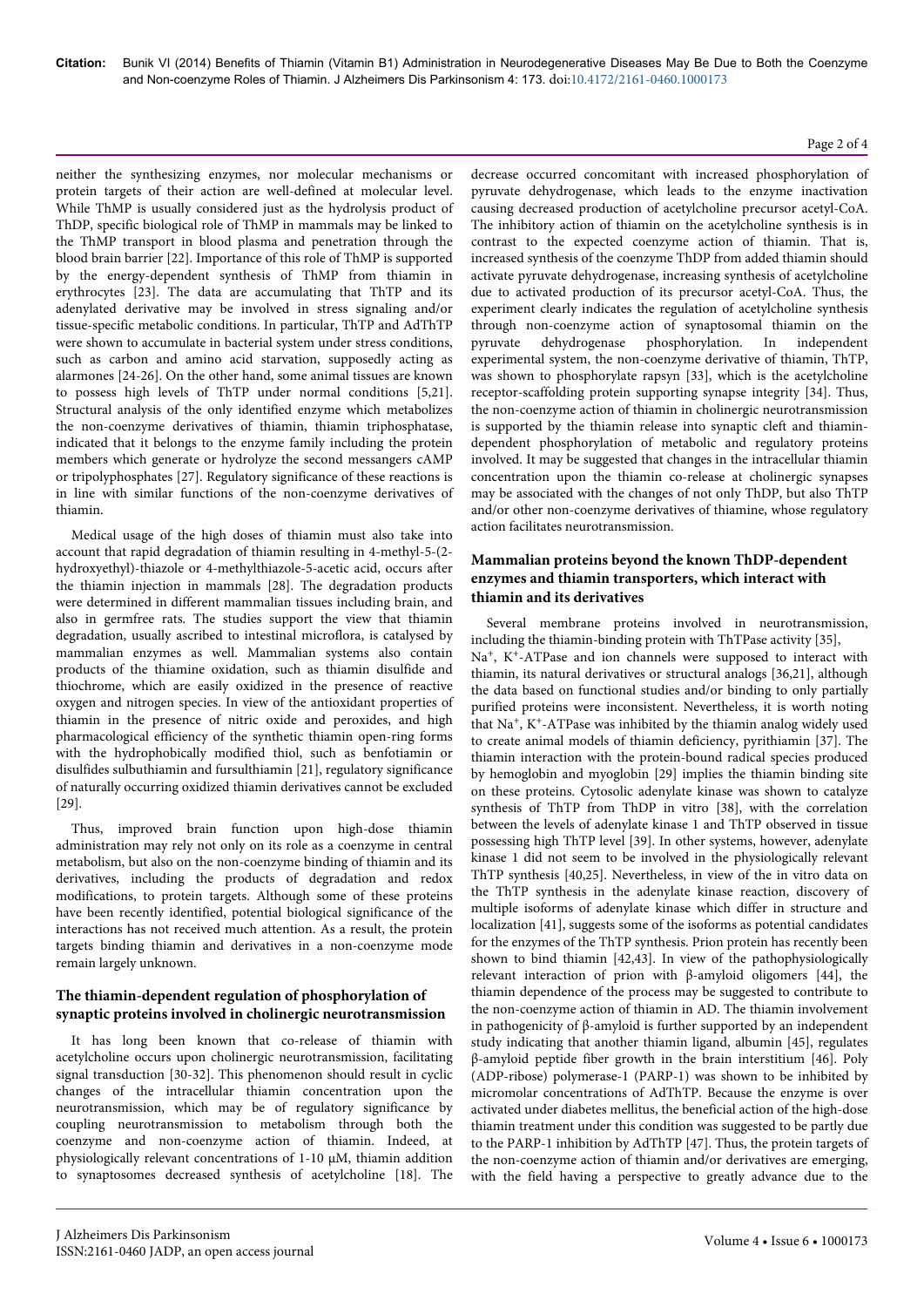modern high-throughput methods of protein identification, structural characterization and bioinformatics prediction and/or modeling of potential protein complexes.

## **Pharmacological relevance of the non-coenzyme action of thiamin**

Thiamin deficiency states affect the brain thiamin level significantly less than that of liver, because compensatory response induces increased thiamin uptake and phosphorylation in brain [48]. Reciprocally, physiological benefits upon thiamin administration are not necessarily accompanied by increased activities of the ThDPdependent enzymes or ThDP levels in brain [49,36]. Absence of the correlation between positive effects of thiamin administration and brain levels of ThDP or ThDP-dependent enzymatic activities does not allow one to attribute the thiamin effects in patients with neurodegenerative diseases solely to the coenzyme role of ThDP, especially because thiamin or its derivatives may affect functions of other proteins important for neurotransmission and neurodegeneration, such as rapsyn, PARP-1 and interacting with βamyloid prion. Indeed, traditional explanations, ascribing all the consequences of the thiamin deficiency for neurotransmission and neurodegeneration to the impaired energy production by ThDPdependent enzymes, are not convincing when thiamin deficiency causes such highly specific and regulated events as, e.g., changed RNA editing of glutamate receptors [14] increased β-secretase activity [15] or altered expression of tight junction proteins and metalloproteinases [16]. In contrast, because both β-amyloid and glutamate receptors were shown to interact with prion [44] which binds thiamin [42,43], changes in these interactions due to insufficient binding of thiamin to prion in thiamin deficiency may well be responsible for perturbed glutamate neurotransmission and β-amyloid accumulation. It is also worth noting that many pharmacological agents are thiazole compounds, but their application overlooks the fact that thiazole heterocycle is a specific part and the degradation product of thiamin. Therefore the thiazole drugs may interact with targets normally binding thiamin or its derivatives. For instance, the drugs which reduce hyperphosphorylated tau-protein in AD mouse models [50], possess structural similarity to thiamin and may therefore mimic or interfere with the pathways of the thiamin non-coenzyme action in synaptic transmission. Especially under conditions of the high-dose thiamin treatment, which is beneficial for patients with neurodegenerative diseases, potential contribution of the noncoenzyme action should not be neglected. As noted elsewhere regarding AdThTP [47], the high dose may elevate not only ThDP, but also the non-coenzyme forms which may thus be also responsible for the therapeutic effects of thiamin. Unraveling the mechanisms of therapeutic action of thiamin compounds beyond the coenzyme ThDP is therefore necessary to create more efficient pharmacological forms and dosage of thiamin.

# **Acknowledgement**

This work was supported by Russian Science Foundation (grant № 14-15-00133 to VB)

# **References**

- 1. [Blass JP, Gleason P, Brush D, DiPonte P, Thaler H \(1988\) Thiamine and](http://www.ncbi.nlm.nih.gov/pubmed/2969232) [Alzheimer's disease. A pilot study. Arch Neurol 45: 833-835.](http://www.ncbi.nlm.nih.gov/pubmed/2969232)
- 2. [Costantini A, Pala MI, Compagnoni L, Colangeli M \(2013\) High-dose](http://www.ncbi.nlm.nih.gov/pubmed/23986125) [thiamine as initial treatment for Parkinson's disease. BMJ Case Rep 2013.](http://www.ncbi.nlm.nih.gov/pubmed/23986125)
- 3. [Lu'o'ngKv, Nguyên LT \(2012\) Thiamine and Parkinson's disease. J](http://www.ncbi.nlm.nih.gov/pubmed/22385680) [NeurolSci 316: 1-8.](http://www.ncbi.nlm.nih.gov/pubmed/22385680)
- 4. [Luong KV, Nguyen LT \(2013\) The beneficial role of thiamine in](http://www.ncbi.nlm.nih.gov/pubmed/23462281) [Parkinson disease. CNS NeurosciTher 19: 461-468.](http://www.ncbi.nlm.nih.gov/pubmed/23462281)
- 5. [Gangolf M, Czerniecki J, Radermecker M, Detry O, Nisolle M, et al.](http://www.ncbi.nlm.nih.gov/pubmed/21049048) [\(2010\) Thiamine status in humans and content of phosphorylated](http://www.ncbi.nlm.nih.gov/pubmed/21049048) [thiamine derivatives in biopsies and cultured cells. PLoS One 5: e13616.](http://www.ncbi.nlm.nih.gov/pubmed/21049048)
- 6. [Bettendorff L, Mastrogiacomo F, Wins P, Kish SJ, Grisar T, et al. \(1997\)](http://www.ncbi.nlm.nih.gov/pubmed/9349545) [Low thiamine diphosphate levels in brains of patients with frontal lobe](http://www.ncbi.nlm.nih.gov/pubmed/9349545) [degeneration of the non-Alzheimer's type. J Neurochem 69: 2005-2010.](http://www.ncbi.nlm.nih.gov/pubmed/9349545)
- 7. [Mastrogiacoma F, Bettendorff L, Grisar T, Kish SJ \(1996\) Brain thiamine,](http://www.ncbi.nlm.nih.gov/pubmed/8619543) [its phosphate esters, and its metabolizing enzymes in Alzheimer's disease.](http://www.ncbi.nlm.nih.gov/pubmed/8619543) [Ann Neurol 39: 585-591.](http://www.ncbi.nlm.nih.gov/pubmed/8619543)
- 8. [Rodríguez-Martín JL, Qizilbash N, López-Arrieta JM. \(2001\) Thiamine](http://www.ncbi.nlm.nih.gov/pubmed/11405995) [for Alzheimer's disease. Cochrane Database Syst Rev.2: CD001498.](http://www.ncbi.nlm.nih.gov/pubmed/11405995)
- 9. [MaruszakA,Pilarski A, Murphy T, Branch N, Thuret S. \(2014\)](http://www.ncbi.nlm.nih.gov/pubmed/23948932) [Hippocampal neurogenesis in Alzheimer's disease: is there a role for](http://www.ncbi.nlm.nih.gov/pubmed/23948932) [dietary modulation? J Alzheimers Dis. 38: 11-38.](http://www.ncbi.nlm.nih.gov/pubmed/23948932)
- 10. [Bunik VI, Degtyarev D \(2008\) Structure-function relationships in the 2](http://www.ncbi.nlm.nih.gov/pubmed/18004749) [oxo acid dehydrogenase family: substrate-specific signatures and](http://www.ncbi.nlm.nih.gov/pubmed/18004749) [functional predictions for the 2-oxoglutarate dehydrogenase-like](http://www.ncbi.nlm.nih.gov/pubmed/18004749) [proteins . Proteins 71:874-90.](http://www.ncbi.nlm.nih.gov/pubmed/18004749)
- 11. [Danhauser K, Sauer SW, Haack TB, Wieland T, Staufner C, et al. \(2012\)](http://www.ncbi.nlm.nih.gov/pubmed/23141293) [DHTKD1 mutations cause 2-aminoadipic and 2-oxoadipic aciduria. Am](http://www.ncbi.nlm.nih.gov/pubmed/23141293) [J Hum Genet 91: 1082-1087.](http://www.ncbi.nlm.nih.gov/pubmed/23141293)
- 12. [Xu WY, Gu MM, Sun LH, Guo WT, Zhu HB, Ma JF, Yuan WT, Kuang Y,](http://www.ncbi.nlm.nih.gov/pubmed/23141294) [Ji BJ, Wu XL, Chen Y, Zhang HX, Sun FT, Huang W, Huang L, Chen SD,](http://www.ncbi.nlm.nih.gov/pubmed/23141294) [Wang ZG. \(2012\) A nonsense mutation in DHTKD1 causes Charcot-](http://www.ncbi.nlm.nih.gov/pubmed/23141294)[Marie-Tooth disease type 2 in a large Chinese pedigree. Am J Hum](http://www.ncbi.nlm.nih.gov/pubmed/23141294) [Genet. 91:1088-1094.](http://www.ncbi.nlm.nih.gov/pubmed/23141294)
- 13. [Casteels M, Foulon V, Mannaerts GP, Van Veldhoven PP \(2003\) Alpha](http://www.ncbi.nlm.nih.gov/pubmed/12694175)[oxidation of 3-methyl-substituted fatty acids and its thiamine](http://www.ncbi.nlm.nih.gov/pubmed/12694175) [dependence. Eur J Biochem 270: 1619-1627.](http://www.ncbi.nlm.nih.gov/pubmed/12694175)
- 14. [Lee S, Yang G, Yong Y, Liu Y, Zhao L, et al. \(2010\) ADAR2-dependent](http://www.ncbi.nlm.nih.gov/pubmed/21110885) [RNA editing of GluR2 is involved in thiamine deficiency-induced](http://www.ncbi.nlm.nih.gov/pubmed/21110885) [alteration of calcium dynamics. MolNeurodegener 5: 54.](http://www.ncbi.nlm.nih.gov/pubmed/21110885)
- [Zhang Q, Yang G, Li W, Fan Z, Sun A, et al. \(2011\) Thiamine deficiency](http://www.ncbi.nlm.nih.gov/pubmed/19233513) increases Î<sup>2</sup>-secretase activity and accumulation of Î<sup>2</sup>-amyloid peptides. [Neurobiol Aging 32: 42-53.](http://www.ncbi.nlm.nih.gov/pubmed/19233513)
- 16. [Beauchesne E, Desjardins P, Hazell AS, Butterworth RF \(2009\) Altered](http://www.ncbi.nlm.nih.gov/pubmed/19576514) [expression of tight junction proteins and matrix metalloproteinases in](http://www.ncbi.nlm.nih.gov/pubmed/19576514) [thiamine-deficient mouse brain. NeurochemInt 55: 275-281.](http://www.ncbi.nlm.nih.gov/pubmed/19576514)
- 17. [Bunik VI, Tylicki A, Lukashev NV \(2013\) Thiamindiphosphate](http://www.ncbi.nlm.nih.gov/pubmed/24004353)[dependent enzymes: from enzymology to metabolic regulation, drug](http://www.ncbi.nlm.nih.gov/pubmed/24004353) [design and disease models. FEBS J 280: 6412-6442.](http://www.ncbi.nlm.nih.gov/pubmed/24004353)
- 18. Parkhomenko Yu M, Protasova ZG, Chernysh IY, Pkhakadze EG (1991) Modulation of acethylcholine synthesis in rat brain synaptosomes by thiamine and its relation to the regulation of the pyruvate dehydrogenase complex activity. In: Biochemistry and Physiology of thiamindiphosphate enzymes (HBisswanger and J Ullrich, eds), VCN, Weinheim, Germany, pp 375-381
- 19. [Araújo WL, Trofimova L, Mkrtchyan G, Steinhauser D, Krall L, et al.](http://www.ncbi.nlm.nih.gov/pubmed/22983303) [\(2013\) On the role of the mitochondrial 2-oxoglutarate dehydrogenase](http://www.ncbi.nlm.nih.gov/pubmed/22983303) [complex in amino acid metabolism. Amino Acids 44: 683-700.](http://www.ncbi.nlm.nih.gov/pubmed/22983303)
- 20. [Trofimova LK, Araujo WL, Strokina AA, Fernie AR, Bettendorff L, Bunik](http://www.ncbi.nlm.nih.gov/pubmed/23061627) [VI \(2012\) Consequences of the alpha-ketoglutarate dehydrogenase](http://www.ncbi.nlm.nih.gov/pubmed/23061627) [inhibition for neuronal metabolism and survival: implications for](http://www.ncbi.nlm.nih.gov/pubmed/23061627) [neurodegenerative diseases. Current medicinal chemistry 19: 5895-5906](http://www.ncbi.nlm.nih.gov/pubmed/23061627)
- 21. [Bettendorff L, Wins P \(2013a\) Biological functions of thiamine](https://www.oapublishinglondon.com/article/860) [derivatives: Focus on non-coenzyme roles. OA Biochemistry 1:10](https://www.oapublishinglondon.com/article/860)
- 22. [Rindi G, Patrini C, Nauti A, Bellazzi R, Magni P \(2003\) Three thiamine](http://www.ncbi.nlm.nih.gov/pubmed/15128183) [analogues differently alter thiamine transport and metabolism in nervous](http://www.ncbi.nlm.nih.gov/pubmed/15128183) [tissue: an in vivo kinetic study using rats. Metab Brain Dis 18: 245-263.](http://www.ncbi.nlm.nih.gov/pubmed/15128183)